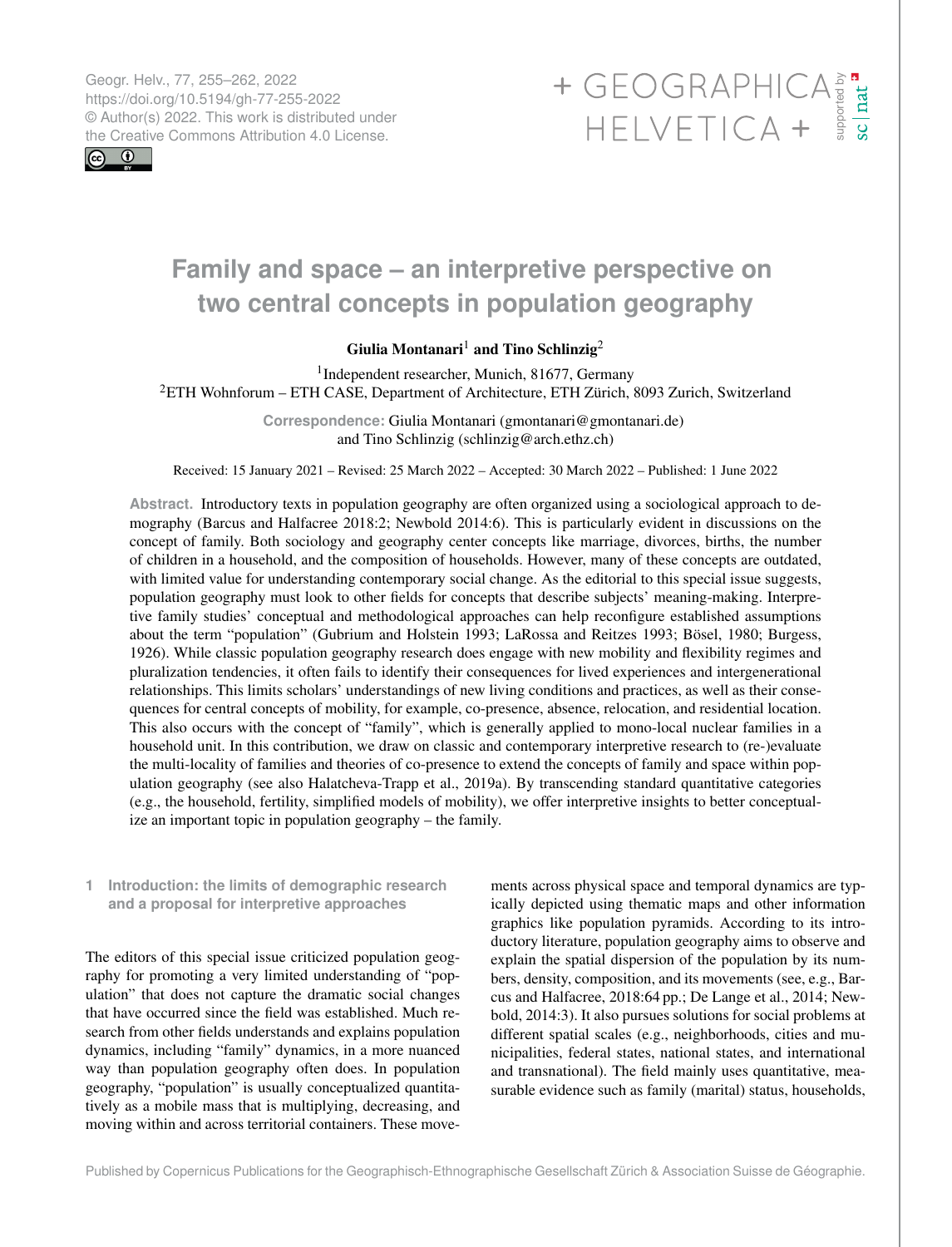number of children, age structure, and residential locations to determine the causes of population movements.

In contrast to these demographically oriented population studies, migration studies considers broader methodological and conceptual perspectives, including interpretive and qualitative approaches. This kind of research notes the limits of popular models like the push–pull model of migration or the demographic transition (see De Lange et al., 2014) and showcases interpretive research's ability to explain oftenoverlooked social dynamics. This article seeks to answer the editors' call to diversify population geography and to describe population in its multidimensionality. Drawing on interpretive studies from geography and sociology, we evaluate the relationship between family and space using two concepts that have gained recent empirical and theoretical traction: multi-local living arrangements and co-presence in families.

#### **2 The family in geography and sociology**

Family has been a central topic in sociology from the beginning of the discipline, while family research in geography has been more marginal. However, population geography has centered family in the context of residential and everydaylife mobility. In this section, we provide a brief overview and critique of geography's (limited) understanding of families, within and beyond population geography, before tracing sociology's growing interest in space and its intersections with the family.

#### 2.1 Family as a research field within and beyond population geography

Population geography is interested in the spatial distribution of population phenomena (such as persons themselves or fertility and mortality rates). Also Newbold (2014:5) considers the primary interests in population geography to be "space, regional variations, diffusion, and place, and their role in human and natural processes". In a more abstract manner, for Barcus and Halfacree, population geography "represent[s] lives across space" (Barcus and Halfacree, 2018:40). Population geography is, therefore, interested in locating people, their characteristics, and their movement within Cartesian, measurable space.

The concept of family permeates population geography, and it is often the primary research subject (in the introductory text of Barcus and Halfacree, 2018, the word "family" occurs 380 times; in the introduction of Newbold, 2014, it occurs 157 times). Alongside spatial analysis of classic demographic categories like fertility and mortality (Barcus and Halfacree, 2018:64 pp.; Newbold, 2014:79 pp./99 pp.), population geography also includes migration studies, which examines how "family matters" in everyday and residential mobility (Barcus and Halfacree, 2018:137). Concepts like the family life cycle and the life course perspective recognize that family is not a fixed category and account for the temporally changing nature of household compositions (Barcus and Halfacree, 2018:18; Newbold, 2014:137). However, in population geography, family generally remains an inflexible, measurable, and mappable category – households with young children (only one period in the family life cycle). The use of simplified categories in empirical population geography studies has been criticized (see, e.g., Barcus and Halfacree 2018:13). Indeed, the increasing conceptual work on the family within geography led Tarrant Hall (2019) to proclaim a "family turn" in the discipline. Yet, much of this research does not appear within "population geography"; the field remains "unduly intellectually constricted, conservative and constrained" (Barcus and Halfacree, 2018:14).

While the link between family and space is not exclusive to geography (see Halatcheva-Trapp et al., 2019b), geographic research offers rich literature on the family and space nexus using a variety of methods in sub-disciplines like urban and mobility studies or cultural and political geography. For example, Hallman's (2010) *Family Geographies* integrates research on the family and space. Other discussions consider the specific qualities of urban and/or rural family life (Valentine, 1997); "familial" spaces such as zoos/leisure parks, domestic space, and the separation of work and family in home offices (Hallman, 2010); micro-territorialization practices (Andrey and Johnson, 2010; Holloway and Pimlott-Wilson, 2011; Lewis, 2011; Schlinzig, 2019; Nimmo, 2019; Hall, 2019; Walton-Roberts, 2010); childcare and elderly care within families (Crooks and Williams, 2010; Power, 2019) and in institutional contexts (Gallagher, 2017); families and identity building (Gibas, 2019; Pimlott-Wilson, 2011); and family homes as fragile (Hall, 2019) and potentially problematic/dangerous places (Smith, 2017).

Geographical work on family as a social category has questioned the very concept of family (e.g., Turner and Almack, 2019). Alternative categories like community (Greenfields and Smith, 2011), kin, multi-local households, and roots and rhizomes (Gibas, 2019) better recognize the lived nature of personal relationships. Scholars have called for additional research on intergenerational relationships (e.g., Holt, 2011) and criticized "mainstream adultist geography" (Valentine, 2018:1) which ignores generational inequalities and homogenizes lived experiences (Valentine, 2018:2). In addition to this "generational turn", scholars also call for in-depth, qualitative studies into the everyday mechanics of family life.

#### 2.2 Sociological accounts on family and space – a brief overview

Family sociology and the sociology of space are generally disconnected fields. While the family has garnered continuous research since the beginning of the discipline, discussions of spatial issues only recently experienced a renaissance in German-speaking discourse. After sociological clas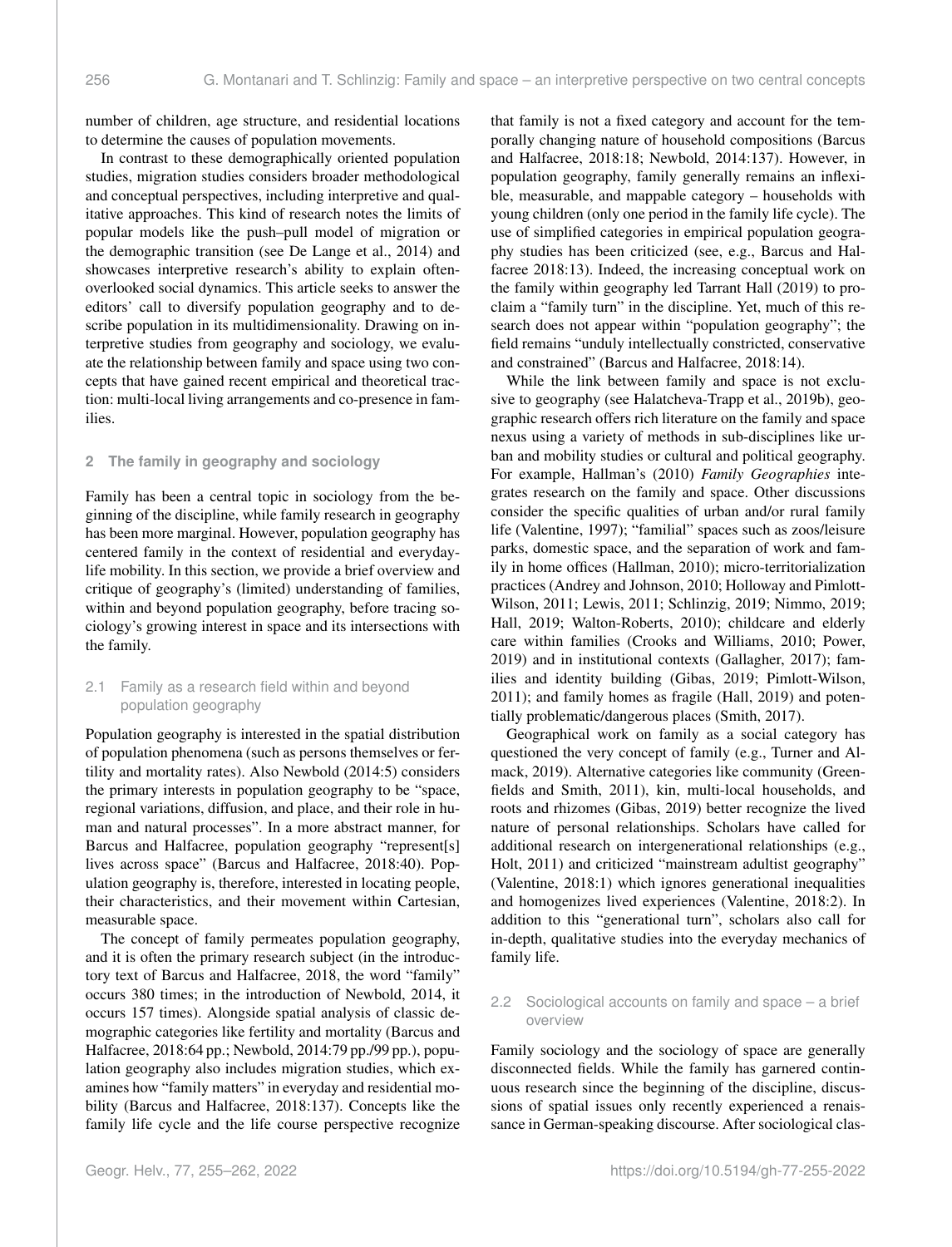sics at the beginning of the 20th century at times tackled the aspect of space (like Durkheim, 1995/1912, and Simmel, 1992), sociology experienced a "spatial oblivion" (Schroer, 2006) or "spatial blindness" (Weichhart, 2008; Löw and Sturm, 2005; Läpple, 1991), which was only remedied in the 1970s by scholars like Henry Lefebvre (1974). From the end of the 1990s, together with time and body, space received increased attention within the social sciences and is now considered one of three decisive dimensions of everyday life (Rönkä and Korvela, 2009; Felski, 1999/2000). While the spatial turn foregrounded the relationship between society and space, little work has considered the many relations between family and space. This is partly because family is a deeply contested social category within sociology. However, there is broad consensus that the parent–child dyad, and one or more subsequent generations with close personal relationships, is a constitutive feature of the family (Lenz, 2003, 2013; Settles and Steinmetz, 1999; Trost, 1999). There are also assumptions about the spatial constitution of family. Family is often narrowly understood as a household unit, especially (but not exclusively) in official statistics and demographics. Family sociologist Karl Lenz (2003, 2013) worries that the relationship between family and household in sociology is too often tied to a normative concept of family as a mono-local and sedentary nuclear family, consisting of a heterosexual couple with biological children. Most contributions still neglect the multifaceted phenomenon of spatially dispersed family arrangements, including the practical implications of family life in multiple households and children's and parents' constructions of personal and group identities. However, as the diverse contributions in Halatcheva-Trapp et al. (2019a) show, space and family can be combined to explain family transformations caused by, for example, migration due to war and displacement, economic constraints, multi-local family arrangements after separation and divorce, higher mobility demands in the context of employment, and the growing labor force participation of women (Halatcheva-Trapp et al., 2019a:2 pp.).

#### **3 Family and space from an interpretative perspective**

Like sociology in general, family sociology uses diverse theories to ground its findings and deploys varying research topics and methods (Hill and Kopp, 2013; Burkart, 2006; Thomas and Wilcox, 1987). Major theoretical schools include rational choice theories, structural functionalism, system theory, symbolic interactionism, phenomenological sociology, and, increasingly, practice theories or the *interpretative paradigm*. Interpretive theories challenge the *normative paradigm* (personified by Talcott Parsons), which suggests that social norms and roles are a precondition of the social. For phenomenological sociology (Schutz, 1962), symbolic interactionism (Mead, 1934; Blumer, 1969), and ethnomethodology (Garfinkel, 1967), social reality and social order are the result of an iterative process of interactions and participants' interpretations. An interpretive *family* sociology – in the tradition of the Chicago School (Waller, 1938; Thomas and Thomas, 1928; Burgess, 1926) – investigates "how intersubjectivity is produced as a prerequisite for social action, how a shared system of symbols and values is constructed"; it focuses on everyday life and family members' interactions (Bösel, 1980:56). Over the last 10 years, sociology has approached the family as an "ongoing accomplishment" (Garfinkel, 1967), the result of actors' *social practices*. Concepts like *doing* and *displaying family* suggest a return to *practice theories* (Jurczyk, 2014; Morgan, 2011; Finch, 2007; Smart, 2007; Nelson, 2006). This *practice turn within family sociology* (Jurczyk, 2014; Luescher, 2012) follows wider trends in the social and cultural sciences (Reckwitz, 2004; Schatzki, 2001), often said to be catalyzed by Harvey Sacks' essay *On doing "being ordinary"* (Sacks, 1984). Space is also increasingly considered the outcome of social processes in sociology (Fuller and Löw, 2017; Löw, 2006, 2016; Schroer, 2006) and human geography (Halatcheva-Trapp et al., 2019c; Werlen, 2008). Over two decades, scholars have centered the physical-material dimension, cognitions, and the social and culturally bound constructions of space (Weichhart, 2008; Löw, 2006, 2016; Schroer, 2006). Space is, therefore, socially constituted and constructed through social practices. The remainder of this paper reviews two concepts – multi-locality and co-presence – that illustrate how the interpretivist paradigmatic shift can bring *family* and *space* closer together (Halatcheva-Trapp et al., 2019c).

#### 3.1 Multi-local family life

The "mobility turn" (Sheller, 2017) and "spatial turn" pushed scholars to go beyond movement (residential/migration) and instead investigate the relationships between movement and sedentariness, between dwelling and being on the move, and between moving and staying (Sheller, 2017; Wood et al., 2015:367). This led to a new focus on residential multilocality – the use of multiple residential homes by either an individual or a family. While some scholars have investigated multi-local living arrangements in the Global South (Schmidt-Kallert, 2016), others focused on phenomena such as job-induced secondary households in the Global North. The multi-locality of family life also considers how children are involved when family life is conducted in two or more dwellings (e.g., in post-separation families or when one parent regularly commutes) (Monz et al., 2019).

Interpretive approaches consider how different places are used and imagined, how everyday life is practically organized, and which rhythms are established and why (Schier et al., 2015). For example, Nicola Hilti's interpretive study found that multi-locally living persons conceptualize different living sites as parallel, contrary, double, or in-between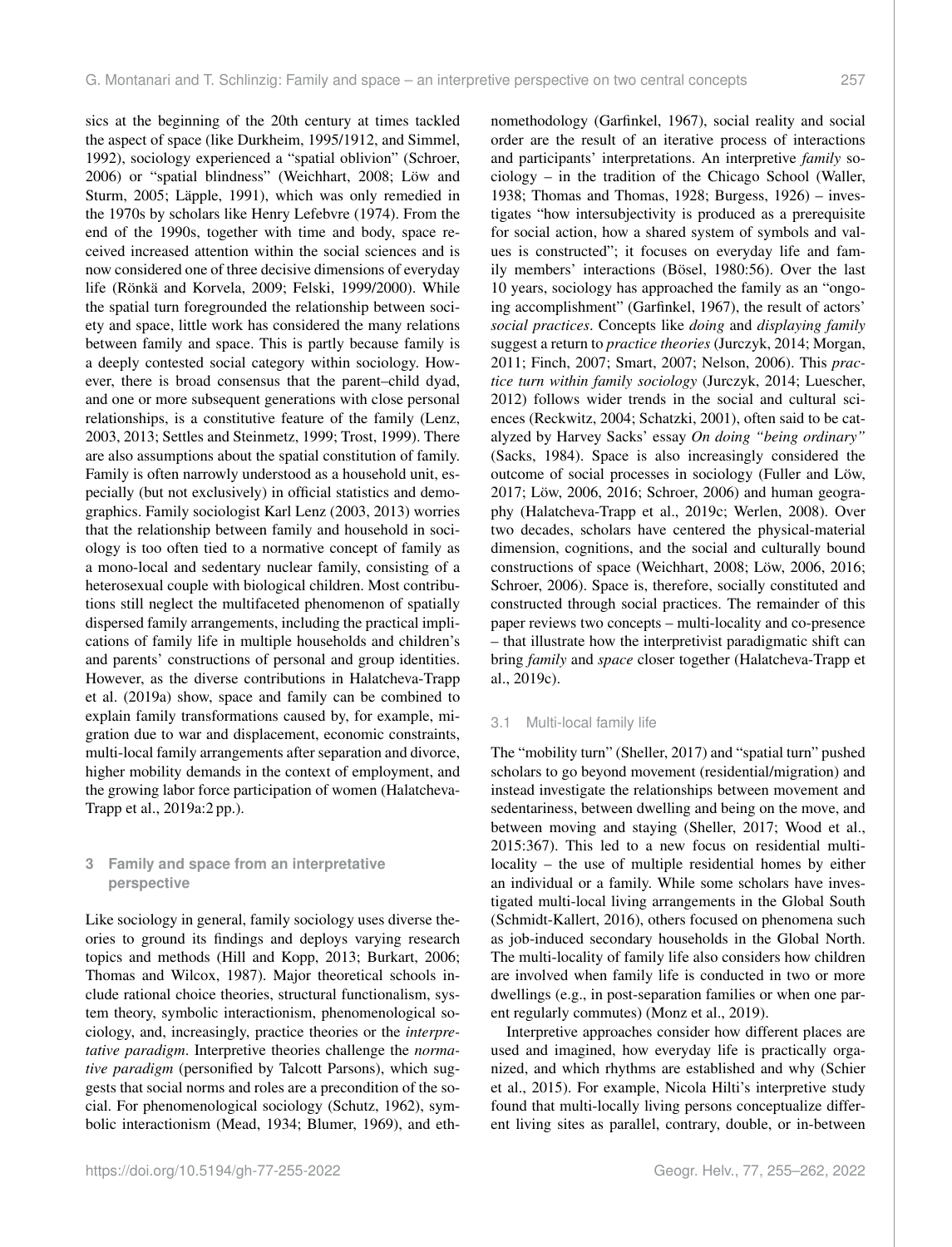worlds (Hilti, 2016:472 pp.). She revealed how emotional, economic, and social lifestyle motives interact to create complex backgrounds of meaning, which she considers the norm, not the exception (Hilti, 2016:472). This calls into question typologies of multi-local living arrangements (often used in quantitative studies) that are based on a singular ascription of motives (e.g., job-induced vs. lifestyle-based; see Hesse and Scheiner, 2007). While job-related multi-local living arrangements (for example) may be statistically similar, Monz (2019) shows how they are experienced differently. Therefore, quantitative studies of motive-based typologies should be interpreted cautiously – such typologies are useful starting points for research, not an end goal.

In another interpretive study, Monz et al. (2019) used video-supported mobile participant observations to gather insights into families' everyday practices and challenges. Nonverbal communication practices, emotions, and spontaneous practices were observed (Monz et al., 2019:96). Practices of social and emotional bonding across different physical situations (being apart, spending time together, or being on the move) were made visible, disrupting the binary of being separated/spending time together. Similarly, Madianou's (2016) ethnographic research reveals how transnational families enable intimacy through mediated presence. Such "ambient co-presence" goes beyond measurable interactions like remittances and reshapes scholarly thinking on community and emotional bonding while apart. Qualitative studies on multi-local living practices demonstrate how interpretive approaches can help us empirically capture the ruptures caused by social change and new mobility and migration regimes (also Weiske et al., 2015:405). Interpretive frameworks are more nuanced than established concepts like the household in explaining how families maintain strong and relevant social connections while physically (and quantitatively) appearing to be separated.

#### 3.2 Presence in absence – co-presence in families

In western societies, the concept of family is strongly associated with members living together in a household community (Lenz, 2003:491). Physical co-presence is generally considered a fundamental part of family – which is indeed a unique form of presence. Accordingly, a valuable corpus of classic sociology literature has theorized physical presence. For example, Schutz and Luckmann (1973:66) identify the temporal and spatial commonality of the we-relationship (the interactions between people present) as characterized by a "maximal abundance of symptoms". According to Simmel (1992:722–742), shared physical presence enables a multisensory impression. Finally, for Goffman (1983), the manifold information available in a physically co-present interaction allows participants to interpret the social situation.

Current research challenges the centrality of physical copresence. With increasing work-related mobility, migration, refuge and displacement, and the proliferation of multi-local family arrangements in which children alternate between households after separation or divorce, the concept of copresence must supplement its purely physical component. In such situations, information and communication technologies can be used to establish and maintain personal relationships and care (Schier and Schlinzig, 2018:93–95; Parreñas, 2014; Greschke, 2012). Family sociology has recently debated the different facets of co-presence (see Döbler, 2019, for an overview).

Physical co-presence of family members must be positioned alongside virtual co-presence. Virtual co-presence or connected presence (Christensen, 2009; Licoppe, 2004) denotes the bonds and affiliation between family members who are physically separated but mediated by information and communication technologies. The widespread use of lowcost and free technologies promotes this form of co-presence. Baldassar (2008) goes further, proposing an extended typology that includes co-presence by proxy and imagined copresence. Co-presence by proxy uses objects (or even odors) that are strongly associated with absent individuals to keep them present (Eberle, 2015; Largey and Watson, 1977). As Marcel Mauss recognized, gifts incorporate those who are not physically present and enable a bond between persons who are absent and present (Mauss, 1966 [1925]). Imagined co-presence includes actions like including loved ones in daily prayers or anticipating someone's preferences when making consumption decisions or cooking meals. Madianou's (2016) concept of ambient co-presence also describes the "peripheral" yet highly significant, knowledgeable, and influential presence of absent persons through the omnipresence of new media or their connection to poly-media environments.

These approaches attempt to adequately describe a highly dynamic and increasingly complex research subject while accounting for changing patterns of time and space. Though most parents and children still reside together in traditional household arrangements, a growing number of families choose – for a variety of reasons – alternative housing solutions that meet care demands and create stable emotional and social bonds. Understanding the more-than-physical practices of family connections can enrich population geography's often limited perspectives on intergenerational bonds and social ties.

### **4 Conclusion: conceptual promises and quantitative translations**

Qualitative, interpretive investigations into widely used concepts like "family" or "the household" can determine whether such concepts still reflect lived experiences. They may also identify areas where new conceptual work is needed to better understand the needs of "the population". Turning to the "invisible work of everyday intimate relations" (Tarrant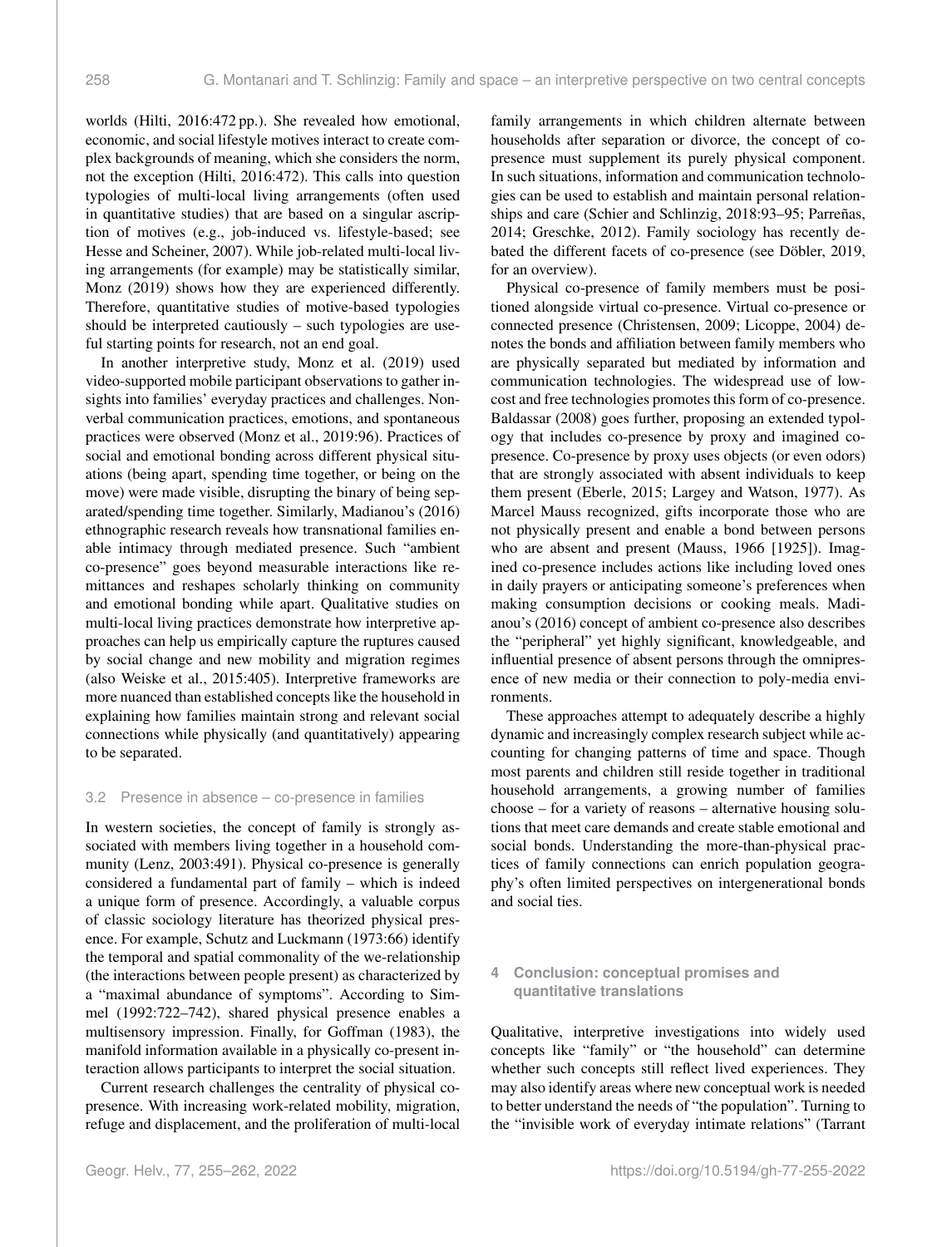and Hall, 2019:4) will help (population) geographers continue to develop more complex concepts (Hopkins, 2020:3).

Embracing the social complexities of family can also improve quantitative research. It allows for a more accurate interpretation of quantitative results and articulations of what was (and was not) measured. Interpretive studies may also inspire innovative quantitative studies that produce socially relevant and relatable research. Multi-locality offers a compelling example of how empirically grounded concepts can be translated into quantitative research. Existing quantitative surveys already consider multi-local family arrangements in their questionnaires (e.g., German Youth Institute's AID: "Growing up in Germany: Everyday Worlds", "Panel Analysis of Intimate Relationships and Family Dynamics" – pairfam, and "The Household, Income and Labour Dynamics in Australia Survey" – HILDA). This helps scholars to better collect evidence about children living in more than one household and understand how family is done across space.

We support the editors' call to refine the generic categories present in the introductory literature as these categories do not reflect the far-reaching social change in highly dynamic late-modern societies. New perspectives should avoid simple solutions and simplified phenomena; rather, they must sit with the diversity and messiness inherent in concepts like the family. Interpretive paradigms should be used to broaden empirical and theoretical understandings of population and extend commonly used concepts, namely the family.

**Data availability.** No data sets were used in this article.

**Author contributions.** Both authors contributed equally to the writing of this article, including the original draft preparation as well as the review and editing process.

**Competing interests.** The contact author has declared that neither they nor their co-author has any competing interests.

**Disclaimer.** Publisher's note: Copernicus Publications remains neutral with regard to jurisdictional claims in published maps and institutional affiliations.

**Acknowledgements.** We would like to thank the three anonymous reviewers and the handling editor Nadine Marquardt for their valuable comments. Furthermore, we thank Jacob Henry for the language polishing and making the text much more concise.

**Review statement.** This paper was edited by Nadine Marquardt and reviewed by three anonymous referees.

#### **References**

- Andrey, J. and Johnson, L. C.: Being Home: Family Spatialities of Teleworking Households, in: Family Geographies – The Spaciality of Families and Family Life, edited by: Hallman, B. C., Oxford University Press, Oxford, 68–87, ISBN 0195431685, 2010.
- Baldassar, L.: Missing Kin and Longing to be Together, J. Intercult. Stud., 29, 247–266, https://doi.org[/10.1080/07256860802169196,](https://doi.org/10.1080/07256860802169196) 2008.
- Barcus, H. R. and Halfacree, K.: An Introduction to Population Geographies – Lives Across Space, Routledge, Abingdon, New York, ISBN 9780415569958, 2018.
- Blumer, H.: Symbolic Interactionism: Perspective and Method, University of California Press, Berkeley, Los Angeles, 1969.
- Bösel, M.: Lebenswelt Familie. Ein Beitrag zur interpretativen Familiensoziologie, Campus, Frankfurt a. M., ISBN 3593327562, 1980.
- Burgess, E. W.: The Family as a Unity of Interacting Personalities, Family, 7, 3–9, https://doi.org[/10.1177/104438942600700101,](https://doi.org/10.1177/104438942600700101) 1926.
- Burkart, G.: Positionen und Perspektiven. Zum Stand der Theoriebildung in der Familiensoziologie, Z. Familienforsch., 18, 175–205, 2006.
- Christensen, T. H.: 'Connected presence' in distributed family life, New Media Soc., 11, 433–451, https://doi.org[/10.1177/1461444808101620,](https://doi.org/10.1177/1461444808101620) 2009.
- Crooks, V. A. and Williams, A.: Becoming an informal caregiver for a dying family member, in: Family Geographies – The Spaciality of Families and Family Life, edited by: Hallman, B. C., Oxford, Oxford University Press, 208–219, ISBN 0195431685, 2010.
- De Lange, N., Geiger, M., Hanewinkel, V., and Pott, A.: Bevölkerungsgeographie, in: Grundriss Allgemeine Geographie, Bd. 4166, Schöning UTB, Stuttgart, ISBN 9783825241667, 2014.
- Döbler, M.-K.: Co-presence and the Family A Discussion of a Sociological Category and Conceptual Considerations, in: Family and Space – Rethinking Family Theory and Empirical Approaches, Routledge Studies in Family Sociology, edited by: Halatcheva-Trapp, M., Montanari, G., and Schlinzig, T., Routledge, London, New York, 11–22, ISBN 9780367671013, 2019.
- Durkheim, E.: The Elementary Forms of the Religious Life, The Free Press, New York, ISBN 0029079373, 1995/1912.
- Eberle, T. S.: Phänomenologie der olfaktorischen Wahrnehmung. Ein Beitrag zur Synästhesie der Sinne, in: Hermeneutik als Lebenspraxis, edited by: Hitzler, R., Beltz, Weinheim, Basel, 22– 34, ISBN 978-3-7799-2963-5, 2015.
- Felski, R.: The Invention of Everyday Life, New Format., 39, 15– 31, 1999/2000.
- Finch, J.: Displaying Families, Sociology, 41, 65–81, 2007.
- Fuller, M. G. and Löw, M.: Introduction: An invitation to spatial sociology, Curr. Sociol., 65, 469–491, https://doi.org[/10.1177/0011392117697461,](https://doi.org/10.1177/0011392117697461) 2017.
- Gallagher, A.: The business of care: Marketization and the new geographies of childcare, Prog. Hum. Geogr., 42, 706–722, https://doi.org[/10.1177/0309132517702970,](https://doi.org/10.1177/0309132517702970) 2017.
- Garfinkel, H.: Studies in Ethnomethodology, Englewood Cliffs, Prentice Hall, ISBN 9780138583811, 1967.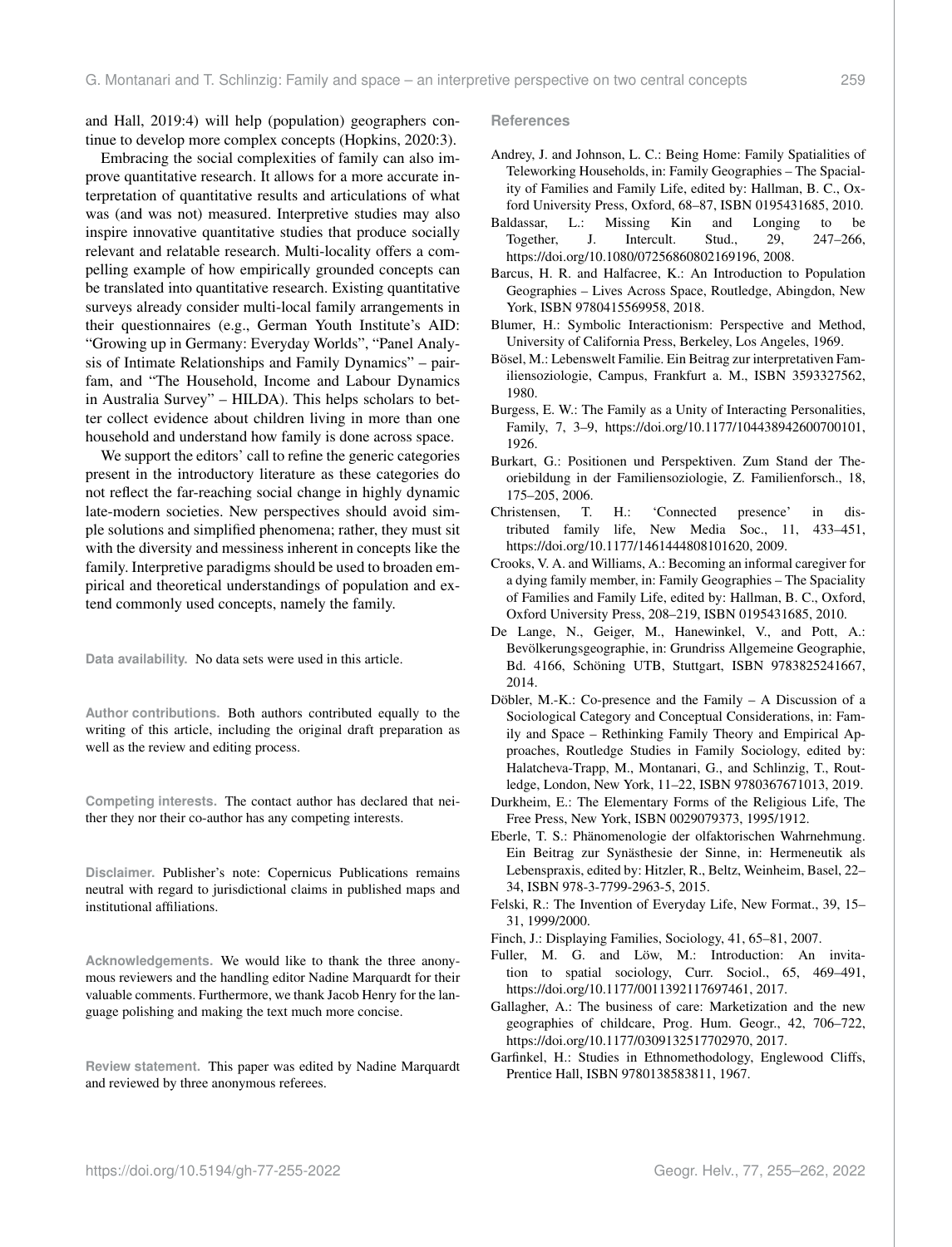- Gibas, P.: Between roots and rhizomes: Towards a postphenomenology of home, T. I. Brit. Geogr., 44, 602–615, https://doi.org[/10.1111/tran.12304,](https://doi.org/10.1111/tran.12304) 2019.
- Goffman, E.: The Interaction Order, Am. Sociol. Rev., 48, 1–17, https://doi.org[/10.2307/2095141,](https://doi.org/10.2307/2095141) 1983.
- Greenfields, M. and Smith, D.: Travellers, housing and the (re)construction of communities, in: Geographies of Children, Youth and Families – An International Perspective, edited by: Holt, L., Routledge, London, New York, 95–107, ISBN 9780415563840, 2011.
- Greschke, H.: Is There a Home in Cyberspace? The Internet in Migrants' Everyday Life and the Emergence of Global Communities, Routledge, London, New York, ISBN 9780415754590, 2012.
- Gubrium, J. and Holstein, J.: Phenomenology, Ethnomethodology, and Family Discourse, in: Sourcebook of Family Theories and Methods – A Contextual Approach, edited by: Boss, P. G., Doherty, W. J., LaRossa, R., Schumm, W. R., and Steinmetz, S. K., Springer, New York, London, 651–672, ISBN 9780387857640, 1993.
- Halatcheva-Trapp, M., Montanari, G., and Schlinzig, T. (Eds.): Family and Space. Rethinking Family Theory and Empirical Approaches, Routledge, London, New York, ISBN 9780367671013, 2019a.
- Halatcheva-Trapp, M., Montanari, G., and Schlinzig, T. (Eds.): Introduction – Rethinking family and space in mobile times, in: Family and Space. Rethinking Family Theory and Empirical Approaches, Routledge, London, New York, 1–8, ISBN 9780367671013, 2019b.
- Halatcheva-Trapp, M., Montanari, G., and Schlinzig, T. (Eds.): Opening Space for Family Studies, in: Family and Space. Rethinking Family Theory and Empirical Approaches, Routledge, London, New York, 215–223, ISBN 9780367671013, 2019c.
- Hall, S. M.: Everyday austerity: Towards relational geographies of family, friendship and intimacy, Prog. Hum. Geogr., 43, 769– 789, https://doi.org[/10.1177/0309132518796280,](https://doi.org/10.1177/0309132518796280) 2019.
- Hallman, B. C. (Ed.): Family Geographies The Spaciality of Families and Family Life, Oxford University Press, Oxford, ISBN 0195431685, 2010.
- Hesse, M. and Scheiner, J.: Räumliche Mobilität im Kontext des sozialen Wandels: eine Typologie multilokalen Wohnens, Geogr. Z., 95, 138–154, 2007.
- Hill, P. B. and Kopp, J.: Familiensoziologie. Grundlagen und theoretische Perspektiven, VS-Verlag, Wiesbaden, ISBN 9783531183657, 2013.
- Hilti, N.: Multi-local lifeworlds: between movement and mooring, Cult. Stud., 30, 467–482, https://doi.org[/10.1080/09502386.2015.1113635,](https://doi.org/10.1080/09502386.2015.1113635) 2016.
- Holloway, S. L., Pimlott-Wilson, H.: Geographies of children, youth and families – Defining achievements, debating the agenda, in: Geographies of Children, Youth and Families – An International Perspective, edited by: Holt, L., Routledge, London, New York, 9–24, ISBN 9780415563840, 2011.
- Hopkins, P.: Households, families, and structural inequalities: Reflections on "How the other half lives", Area, 52, 806–811, https://doi.org[/10.1111/area.12644,](https://doi.org/10.1111/area.12644) 2020.
- Holt, L. (Ed.): Introduction: Geographies of children, youth and families: disentangling the socio-spatial contexts of young people across the globalizing world, in: Geographies of Children,

Youth and Families – An International Perspective, Routledge, London, New York, 1–8, ISBN 9780415563840, 2011.

- Jurczyk, K.: Familie als Herstellungsleistung, in: Doing Family. Warum Familienleben heute nicht mehr selbstverständlich ist, edited by: Jurczyk, K., Lange, A., and Thiessen, B., Beltz Juventa, Weinheim, Basel, 50–70, ISBN 9783779922391, 2014.
- Läpple, D.: Essay über den Raum Für ein gesellschaftswissenschaftliches Raumkonzept, Häußermann, in: Stadt und Raum, Soziologische Analysen, Band 1, edited by: Häußermann, H., Ipsen, D., Krämer-Bodoni, T., Läpple, D., Rodenstein, M., and Siebel, W., Centaurus, Pfaffenweiler, 157–207, ISBN 3890855520, 1991.
- Largey, G. P. and Watson, D. R.: The Sociology of Odors, Am. J. Sociol., 77, 1021–1034, https://doi.org[/10.1086/225257,](https://doi.org/10.1086/225257) 1977.
- LaRossa, R. and Reitzes, D.: Symbolic Interactionism and Family Studies, in: Sourcebook of Family Theories and Methods – A Contextual Approach, edited by: Boss, P. G., Doherty, W. J., LaRossa, R., Schumm, W. R., and Steinmetz, S. K., Springer, New York, London, 135–163, ISBN 9780387857640, 1993.
- Lefebvre H.: La production de l'espace. L'Homme et la société, 31– 32, Sociologie de la connaissance marxisme et anthropolgie, 15– 32, https://doi.org[/10.3406/homso.1974.1855,](https://doi.org/10.3406/homso.1974.1855) 1974.
- Lenz, K.: Familie Abschied von einem Begriff? Erwägen, Wissen, Ethik (EWE, before EuS), 14, 485–497, 2003.
- Lenz, K.: Was ist eine Familie? Konturen eines universalen Familienbegriffs, in: Familie(n) heute: Entwicklungen, Kontroversen, Prognosen, edited by: Krüger, D., Herma, H., and Schierbaum, A., Belz Juventa, Weinheim, Basel, 104–125, ISBN 978-3-7799- 2835-5, 2013.
- Lewis, R.: Shutting the bathroom door: parents, young teenagers and the negotiation of bodily boundaries at home, in: Geographies of Children, Youth and Families – An International Perspective, edited by: Holt, L., Routledge, London, New York, 67– 79, ISBN 9780415563840, 2011.
- Licoppe, C.: 'Connected' presence: The emergence of a New Repertoire for Managing Social Relationships in a Changing Communication Technoscape, Environ. Plan. D., 22, 135–156, https://doi.org[/10.1068/d323t,](https://doi.org/10.1068/d323t) 2004.
- Löw, M.: The Double Existence of Space as Structural Ordering and Action, Travaux de l'Institut de Géographie de Reims (TIGR), 30, 23–42, https://doi.org[/10.3406/tigr.2004.1478,](https://doi.org/10.3406/tigr.2004.1478) 2006.
- Löw, M.: The Sociology of Space: Materiality, Social Structures, and Action, Palgrave Macmillan, London, https://doi.org[/10.1057/978-1-349-69568-3,](https://doi.org/10.1057/978-1-349-69568-3) 2016.
- Löw, M. and Sturm, G.: Raumsoziologie, in: Handbuch Sozialraum, edited by: Kessl, F., Reutlinger, C., Maurer, S., and Frey, O., Springer, Wiesbaden, 31–48, ISBN 978-3-322-81006-9, 2005.
- Luescher, K.: Ambivalence and Practice as Emerging Topics of Contemporary Family Studies, in: Family Transitions and Families in Transition, edited by: Scabini, E. and Rossi, G., V & P Vita e Pensiero, Milano, 93–108, ISBN 978-88-343-2158-4, 2012.
- Madianou, M.: Ambient co-presence: transnational family practices in polymedia environments, Global Netw., 16, 183–201, https://doi.org[/10.1111/glob.12105,](https://doi.org/10.1111/glob.12105) 2016.
- Mauss, M.: The gift; forms and functions of exchange in archaic societies, Cohen & West, London, ISBN 0710068980, 1966 [1925].
- Mead, G. H.: Mind, Self and Society from the Standpoint of a Social Behaviorist, Chicago Univ., Chicago, 1934.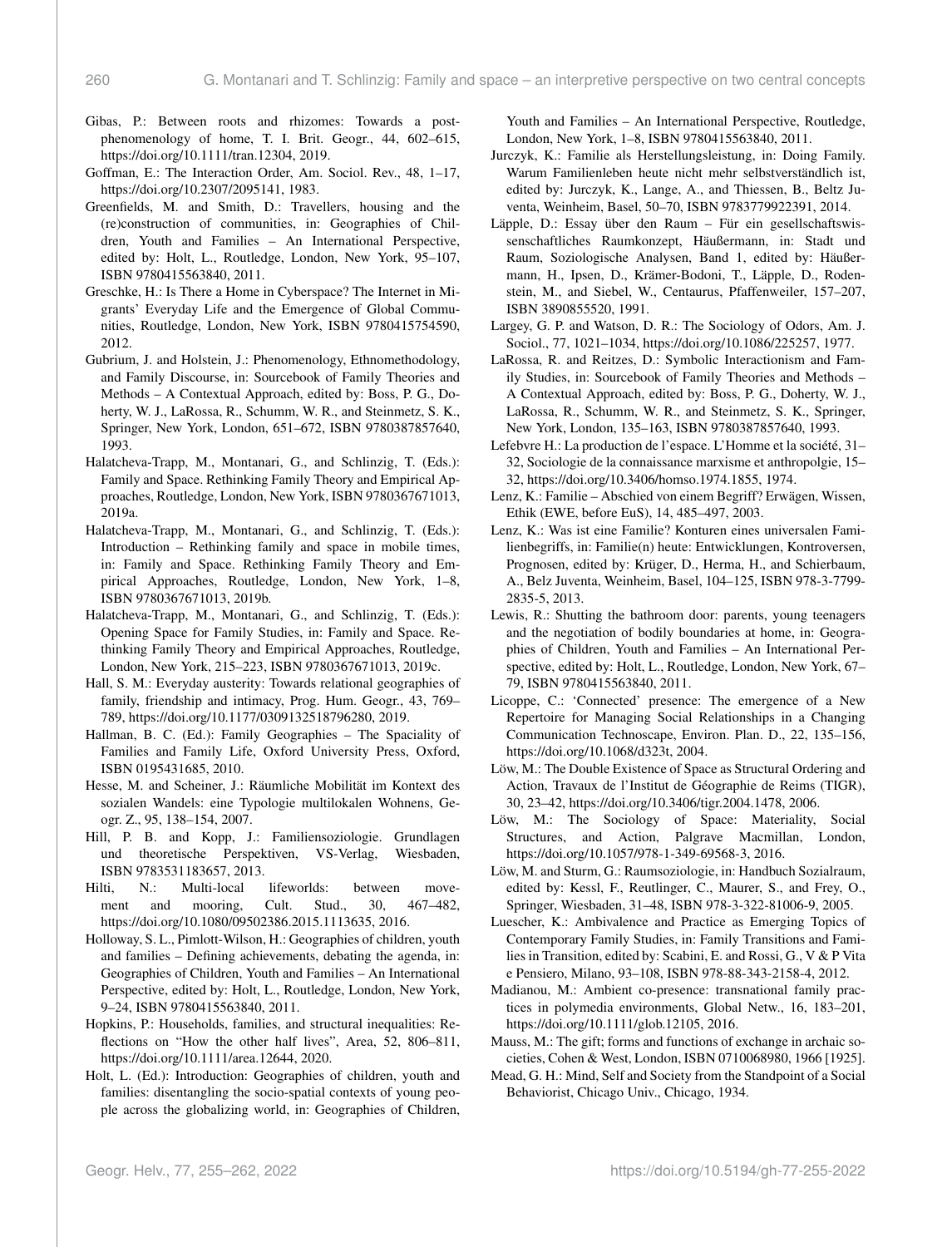- Monz, A: Mobile couple relationships Arranging times of presence and absence by means of mobile ICT, in: Family and Space – Rethinking Family Theory and Empirical Approaches, Routledge Studies in Family Sociology, edited by: Halatcheva-Trapp, M., Montanari, G., and Schlinzig, T., Routledge, London, New York, 122–133, ISBN 9780367671013, 2019.
- Monz, A., Nimmo, D., and Schier, M.: Multi-local family life – Researching the commute between two worlds using videosupported mobile participant observation, in: Family and Space – Rethinking Family Theory and Empirical Approaches, Routledge Studies in Family Sociology, edited by: Halatcheva-Trapp, M., Montanari, G., and Schlinzig, T., Routledge, London, New York, 88–98, ISBN 9780367671013, 2019.
- Morgan, D. H. J.: Rethinking Family Practices, Palgrave Macmillan, Basingstoke, ISBN 023052723X, 2011.
- Nelson, M. K.: Single mothers 'do' family, J. Marriage Family, 68, 781–795, 2006.
- Newbold, K. B.: Population Geography Tools and Issues, Rowman & Littlefield, ISBN 1442265302, 2014.
- Nimmo, D.: Falling pregnant and space The reconstruction of procreation from a practice theory perspective, in: Family and Space. Rethinking Family Theory and Empirical Approaches, Routledge Studies in Family Sociology, edited by: Halatcheva-Trapp, M., Montanari, G., and Schlinzig, T., Routledge, London, New York, 111–121, ISBN 9780367671013, 2019.
- Parreñas, R.: The Intimate Labor of Transnational Communication, Famil. Relationship. Soc., 3, 425–442, https://doi.org[/10.1332/204674313X13802800868637,](https://doi.org/10.1332/204674313X13802800868637) 2014.
- Pimlott-Wilson, H.: The role of familial habitus in shaping children's views of their future employment, Child. Geogr., 9, 111– 118, https://doi.org[/10.1080/14733285.2011.540443,](https://doi.org/10.1080/14733285.2011.540443) 2011.
- Power, E. R.: Assembling the capacity to care Carewith precarious housing, T. I. Brit. Geogr., 44, 763–777, https://doi.org[/10.1111/tran.12306,](https://doi.org/10.1111/tran.12306) 2019.
- Reckwitz, A.: Die Entwicklung des Vokabulars der Handlungstheorien – Von den zweck- und normorientierten Modellen zu den Kultur- und Praxistheorien, in: Paradigmen der akteurszentrierten Soziologie, edited by: Gabriel, M., VS Verlag für Sozialwissenschaften, Wiesbaden, 303–328, ISBN 3531138952, 2004.
- Rönkä, A. and Korvela, P.: Everyday Family Life: Dimensions, Approaches and Current Challenges, J. Fam. Theor. Rev., 1, 87–102, https://doi.org[/10.1111/j.1756-2589.2009.00011.x,](https://doi.org/10.1111/j.1756-2589.2009.00011.x) 2009.
- Sacks, H.: On doing "being ordinary", in: Structures of Social Action: Studies in Conversation Analysis, edited by: Atkinson, M. J. and Heritage, J., Cambridge University Press, Cambridge, 413– 429, ISBN 9780511665868, 1984.
- Schatzki, T. R.: Introduction: practice theory, in: The Practice Turn in Contemporary Theory, edited by: Schatzki, T. R., Knorr Cetina, K., and von Savigny, E., Routledge, London, New York, 10–23, ISBN 041522814X, 2001.
- Schier, M. and Schlinzig, T.: Familie per Skype, Messenger und Google Docs. Medienvermittelte ElternKind-Beziehungen in der Spätmoderne, in: Familie – Bildung – Migration. Familienforschung im Spannungsfeld zwischen Wissenschaft, Politik und Praxis, Kapella, O., Schneider, N. F., and Rost, H., Barbara Budrich, Opladen, Farmington Hills, 91–104, https://doi.org[/10.2307/j.ctvddzpz0,](https://doi.org/10.2307/j.ctvddzpz0) 2018.
- Schier, M., Schlinzig, T., and Montanari, G.: The Logic of Multi-Local Living Arrangements: Methodological Challenges and the

Potential of Qualitative Approaches, Tijdschr. Econ. Soc. Ge., 106, 425–438, https://doi.org[/10.1111/tesg.12159,](https://doi.org/10.1111/tesg.12159) 2015.

- Schlinzig, T.: Between Convergence and Divergence Territorialisation Practices within Multi-Local Post-Separation Families, in: Family and Space. Rethinking Family Theory and Empirical Approaches, Routledge Studies in Family Sociology, edited by: Halatcheva-Trapp, M., Montanari, G., and Schlinzig, T., Routledge, London, New York, 134–146, ISBN 9780367671013, 2019.
- Schmidt-Kallert, E.: No Arrival without Origin Multi-locality Revisited, Trialog, 116/117, 62–68, 2016.
- Schroer, M.: Räume, Orte, Grenzen. Auf dem Weg zu einer Soziologie des Raums, Suhrkamp, Frankfurt a. M., ISBN 9783518293614, 2006.
- Schutz, A.: Collected Papers I: The Problem of Social Reality, Nijhoff, Den Haag, Boston, London, 1962.
- Schutz, A. and Luckmann, T.: The Structures of the Life World, Northwestern University Press, Evanston, 1973.
- Settles, B. H. and Steinmetz, S.: Concepts and Definitions of Family for the 21st Century, 1st Edn., Routledge, New York, ISBN 9781136602122, 1999.
- Sheller, M.: From Spatial Turn to Mobilities Turn, Curr. Sociol., 65, 623–639, https://doi.org[/10.1177/0011392117697463,](https://doi.org/10.1177/0011392117697463) 2017.
- Simmel, G.: Soziologie Untersuchungen über die Formen der Vergesellschaftung, Suhrkamp, Frankfurt a. M., ISBN 9783518284117, 1992.
- Smart, C.: Personal Life. New Directions in Sociological Thinking, Polity Press, Cambridge, ISBN 0745639178, 2007.
- Smith, D. P.: Population geography I: Human trafficking, Prog. Hum. Geogr., 42, 297–308, https://doi.org[/10.1177/0309132516685196,](https://doi.org/10.1177/0309132516685196) 2017.
- Tarrant, A. and Hall, S. M.: Everyday geographies of family: feminist approaches and interdisciplinary conversations, Gender Place Cult., 27, 613–623, https://doi.org[/10.1080/0966369X.2019.1609430,](https://doi.org/10.1080/0966369X.2019.1609430) 2019.
- Thomas, D. L. and Wilcox, J. E.: The Rise of Family Theory, in: Handbook of Marriage and the Family, edited by: Sussman, M. B. and Steinmetz, S. K., Springer, Boston, https://doi.org[/10.1007/978-1-4615-7151-3\\_4,](https://doi.org/10.1007/978-1-4615-7151-3_4) 1987.
- Thomas, W. and Thomas, D.: The Child in America, Knopf, New York, 1928.
- Trost, J.: Family as a Set of Dyads, Marriage Fam. Rev., 28, 79–91, https://doi.org[/10.1300/J002v28n03\\_07,](https://doi.org/10.1300/J002v28n03_07) 1999.
- Turner, N. and Almack, K.: Troubling meanings of family and competing moral imperatives in the family lives of young people with a parent who is at the end of life, Child. Geogr., 17, 527–538, https://doi.org[/10.1080/14733285.2017.1350633,](https://doi.org/10.1080/14733285.2017.1350633) 2019.
- Valentine, G.: A Safe Place to Grow Up? Parenting, Perceptions of Children's Safety and the Rural Idyll, J. Rural Stud., 13, 137– 148, https://doi.org[/10.1016/S0743-0167\(97\)83094-X,](https://doi.org/10.1016/S0743-0167(97)83094-X) 1997.
- Valentine, G.: Geographies of youth a generational perspective, Child. Geogr., 17, 28–31, https://doi.org[/10.1080/14733285.2018.1535697,](https://doi.org/10.1080/14733285.2018.1535697) 2018.
- Waller, W. W.: The Family. A Dynamic Interpretation, The Dryden Press, New York, 1938.
- Walton-Roberts, M.: The Family and Fieldwork Intimate Geographies and Countertopographies, in: Family Geographies – The Spaciality of Families and Family Life, edited by: